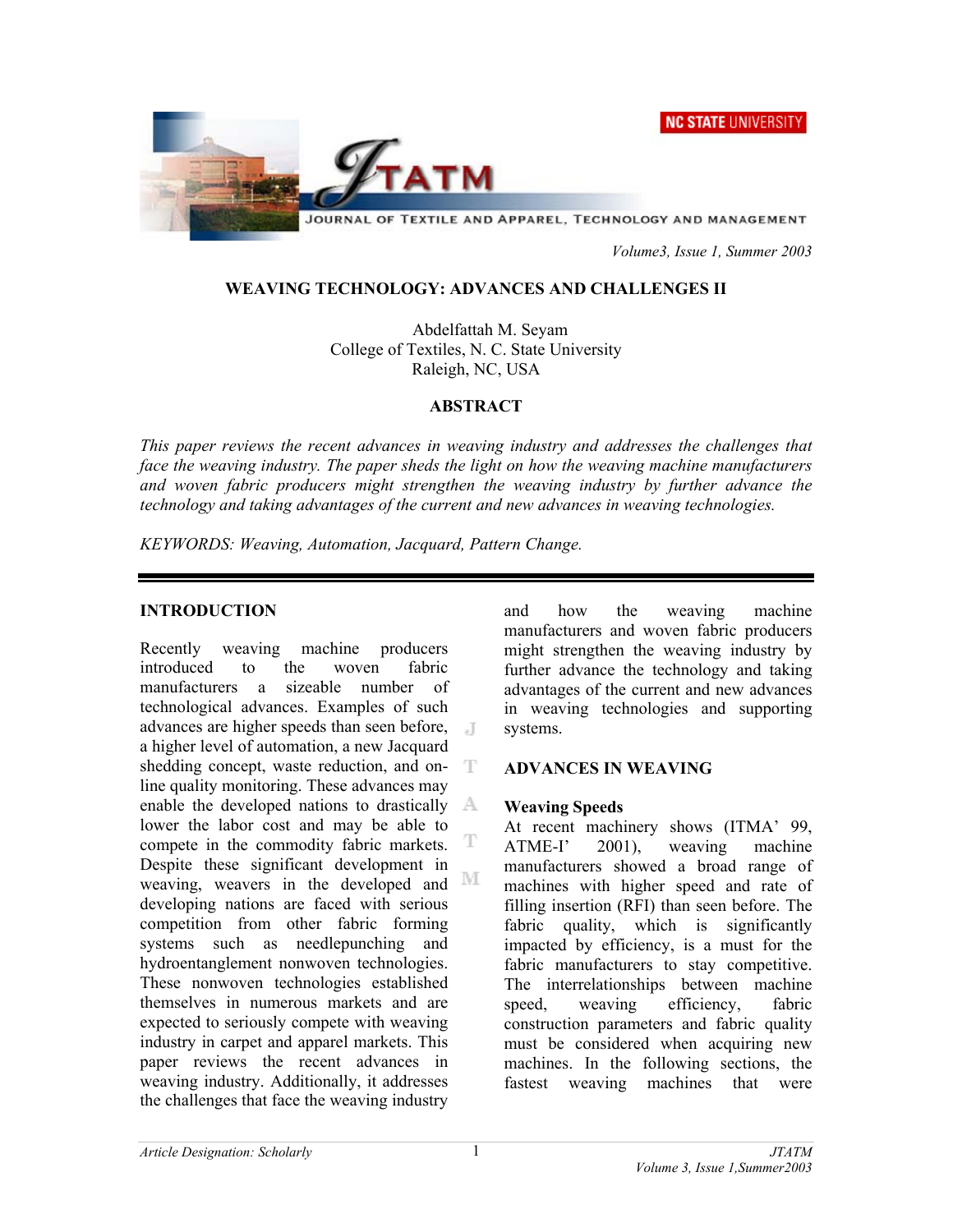exhibited at ITMA' 99 and ATME-I' 2001 are reported.

### **Fastest Air Jet Machines**

RFI of 2,000 m/min. of air jet weaving used to be the limit a few years ago. Recently, this limit has been overcome by several air jet weaving machine manufacturers. At ITMA' 99 Dornier showed the widest (4.30 m) air jet machine (LWV8/J) weaving sheeting fabric at 600 picks/min equivalent to 2,520 m/min RFI. The machine was equipped with Staubli Jacquard head model LX 3200 with 9800 hooks. Dornier also showed their 3.8 m wide type LWV2/E4 machine with new gantry (designed to hold 1600 mm warp beam) weaving work wear twill fabric at 600 picks/min (2,002 m/min RFI). At the same show, Picanol featured a wide range of air jet machines. Four machines exceeded the 2,000 m/min RFI barrier. Table 1 shows the data of these machines. At ATME-I' 2001, Picanol introduced for the first time their new 3.4 m and 1.9 m wide OmniPlus air jet machines. The 3.4 m machine was producing percale sheeting with two different filling yarns at 850 picks/min and 750 picks/min or 2,890 m/min and 2,550 m/min RFI. The 1.9 m machine with Jacquard head was weaving three different filling yarns: chenille, filament, and slub yarns [4]. At ITMA' 99, Somet showed a 3.4 m wide Clipper machine weaving Voile fabric at 650 T picks/min (2,048 m/min RFI). The machine A ran at higher speed of 750 picks/min (2,363 m/min RFI) when the pick density was m reduced from 28 to 25 picks/cm. This example demonstrates how the loom speed is impacted by fabric construction. At ATME-I' 2001, the Italian Company Promatech (Produces Somet and Vamatex weaving machines) showed their 3.4 m wide Mythos weaving bed sheeting at 630 picks/min or 2,142 m/min RFI [4]. Toyoda featured six air jet machines with one weaving at RFI higher than 2,000 m/min; the JA2S-390DE-MT-T610. The machine was weaving two panels suiting dobby fabric of 1.75 m width in reed at speed of 600 picks/min (2,100 m/min RFI). At ITMA' 99, Tsudakoma showed four air jet machines with over 2,000 m/min RFI. The fastest they showed is their ultrahigh speed ZAX-190-2C machine of 1.9 m width. The machine is equipped with a new automatic filling insertion control, a positive let-off, and improved beat-up motion. This combination allowed the machine to weave a fine filament fabric at 1,800 picks/min or 3,222 m/min RFI. Their second fastest is the ZAX-390-2C-C4 machine running 2 panel sheeting fabric (bed sheet and pillow case) at 800 picks/min or 2,952 m/min RFI. The ZAX-340-6C-D16 was constructing a Voile Curtain with variable pick density at 700 picks/min corresponding to 2,170 m/min RFI. The ZAX-340-8C-J was weaving four panels of bath towel fabric at speed of 700 picks/min equivalent to 2,128 m/min RFI. At ATME-I' 2001, the company exhibited their ZAX-340-2C-C4 air jet machine with 303 cm width in reed running at 850 picks/min or 2576 m/min RFI [4].

| <b>Machine Type</b> | Fabric                     | Speed,<br>picks/min | RFI,<br>m/min |
|---------------------|----------------------------|---------------------|---------------|
| Omni-F-2-E 190      | <b>Acetate Lining</b>      | 1,600               | 2,384         |
| Omni-F-2-P 340      | Voile                      | 750                 | 2,340         |
| Omni-4-P 380        | <b>Two Panels Sheeting</b> | 720                 | 2,722         |
| Omni-4-J 250        | <b>Mattress Ticking</b>    | 950                 | 2,090         |

**Table 1. Picanol Fastest Air Jet Machines [1]**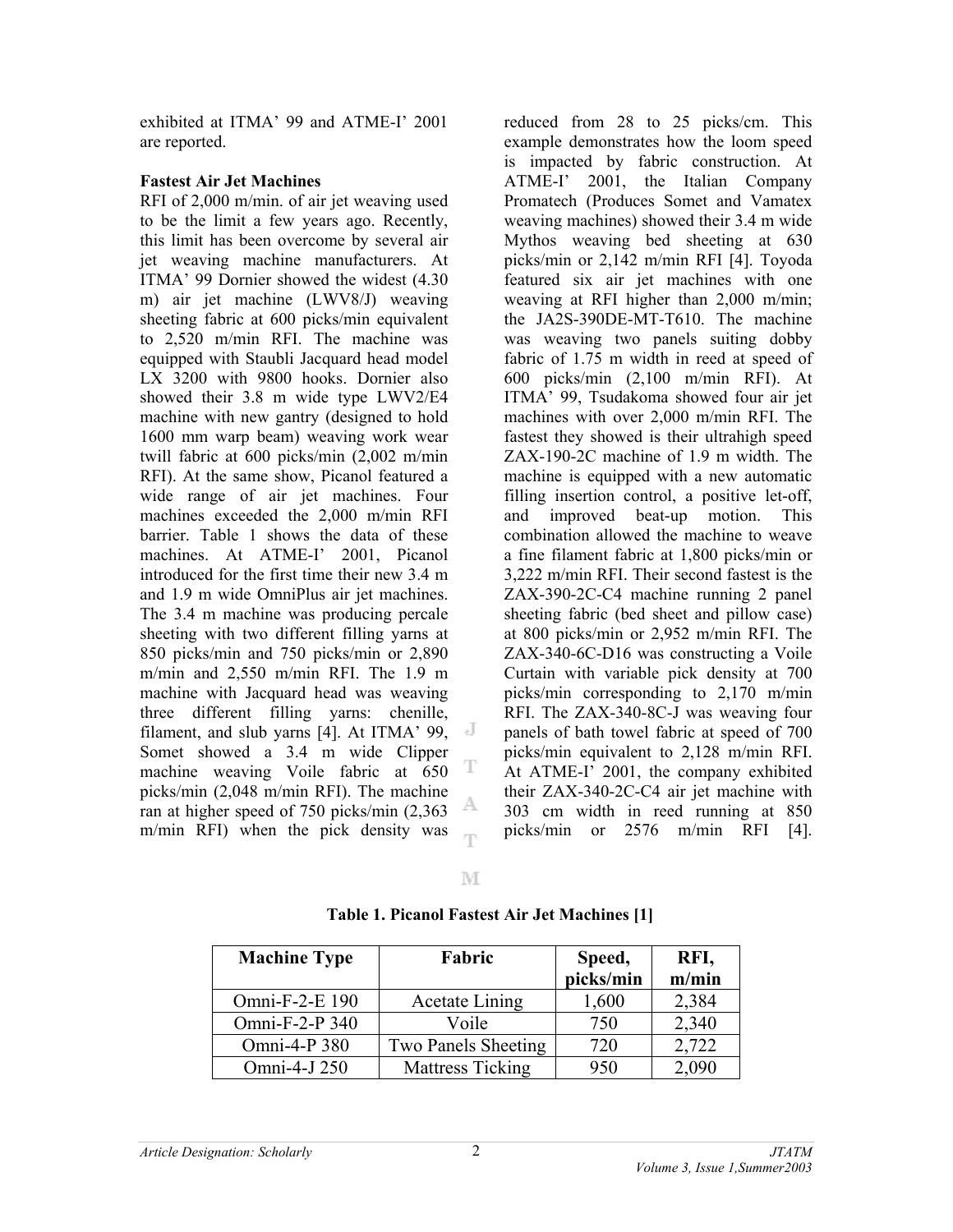#### **Fastest Water Jet Machines**

At ITMA' 99, Toyoda exhibited their ultra high speed LW1F-190CS-EF-602 machine with crank shedding motion constructing taffeta nylon fabric of 1.73 m at 1,500 picks/min (2,595 m/min RFI). Tsudakoma showed two water jet machines with one that exceeded the 2,000 m/min RFI; the ZW405C—190-1C-4S. The machine was running a taffeta fabric at 1,600 picks/min or 2,720 m/min RFI.

## **Fastest Projectile Machines**

Sulzer was the only company that showed this type of weaving machines at ITMA' 99. The fastest is their 3.9 m machine type P7300 B 390 N 2 EP R D1 weaving a stretch denim cloth at 360 picks/min corresponding to 1,400 m/min RFI.

### **Fastest Rapier Machines**

At ITMA' 99, Dornier exhibited a new 1.9 m wide machine type PTV4/S16 with Staubli dobby model 2861 running fancy shirting fabric at 570 x 2 picks/min corresponding to 2000 m/min rate of filling insertion. Picanol showed six new rapier machines of width range of  $1.9 \text{ m} - 3.4 \text{ m}$ . from these, the two fastest are the Gamma-8-R 190 and the Gamma-4-R 340 machines. They were weaving shirting and fancy voile at 700 picks/min (1,316 m/min RFI) and 440 picks/min (1,373 m/min RFI), respectively. Somet featured seven of Thema Super Excel Ą, machines of width range of  $1.9 \text{ m} - 3.6 \text{ m}$ . The fastest of these is their widest machine œ that was weaving an apparel fabric at 430 picks/min  $(1,505 \text{ m/min}$  RFI). Sulzer showed thirteen of their rapier machines. The fastest is their 2 m wide type G6300 B 200 N 8 SP20 machine producing ladies' wear at speed of 700 picks/min (1,330 m/min RFI). Sulzer continued to show their G6300 machines at ATME-I' 2001 with wider range of applications and higher speed. Their 2.2 m machine was running at 650 picks/min or 1,430 m/min RFI. At ITMA' 99 Vamatex, which is specialized in rapier machine making, showed sixteen machines (more rapier machines than any

other manufacturer). The fastest machine was the Leonardo h. 3600, which is 3.6 m wide, producing cotton clothing at 430 picks/min equivalent to 1,550 m/min RFI.

# **Multiphase Weaving**

The Sulzer Textil's M8300 multiphase weaving machine, which was revealed for the first time at ITMA '95, continued to be one of the main attractions at ITMA '99. Two machines were shown. One was producing plain weave Cretonne fabric of width in reed of 1.885 m at a speed of 3230 picks/min (6,088 m/min rate of filling insertion). The second machine was weaving a 2X1 twill (for the first time) work wear fabric of width in reed of 1.695 m at a speed of 2,430 picks/min (4,118 m/min rate of filling insertion). At ATMI' 2001, the M8300 was shown weaving 2X1 twill apparel fabric at 4,770 m/min RFI [4].

Significant improvements in production and efficiency of the M8300 machines were noticed at the ITMA' 99 and ATME-I' 2001 as compared to those shown at ITMA' 95 and OTEMAS' 97. For example, at OTEMAS' 97 one machine was weaving the Cretonne fabric at 5315 m/min rate of filling insertion. This translates to almost 15% increase in speed alone. Several improvements have been done to reduce the friction on the warp yarns, which led to the improvements in production and efficiency. The author believes that the speed limit of the M8300 has not been reached yet and there is a room for further improvement. The M8300, however, will be limited to the production of commodity fabrics of simple weaves due to the design of the shedding mechanism.

At such high production rates of the M8300, the labor cost is dramatically reduced. This qualifies the machine for weavers in developed countries where the labor wage is high. Weavers in USA and Europe have realized this fact and acquired M8300 machines to compete with low wage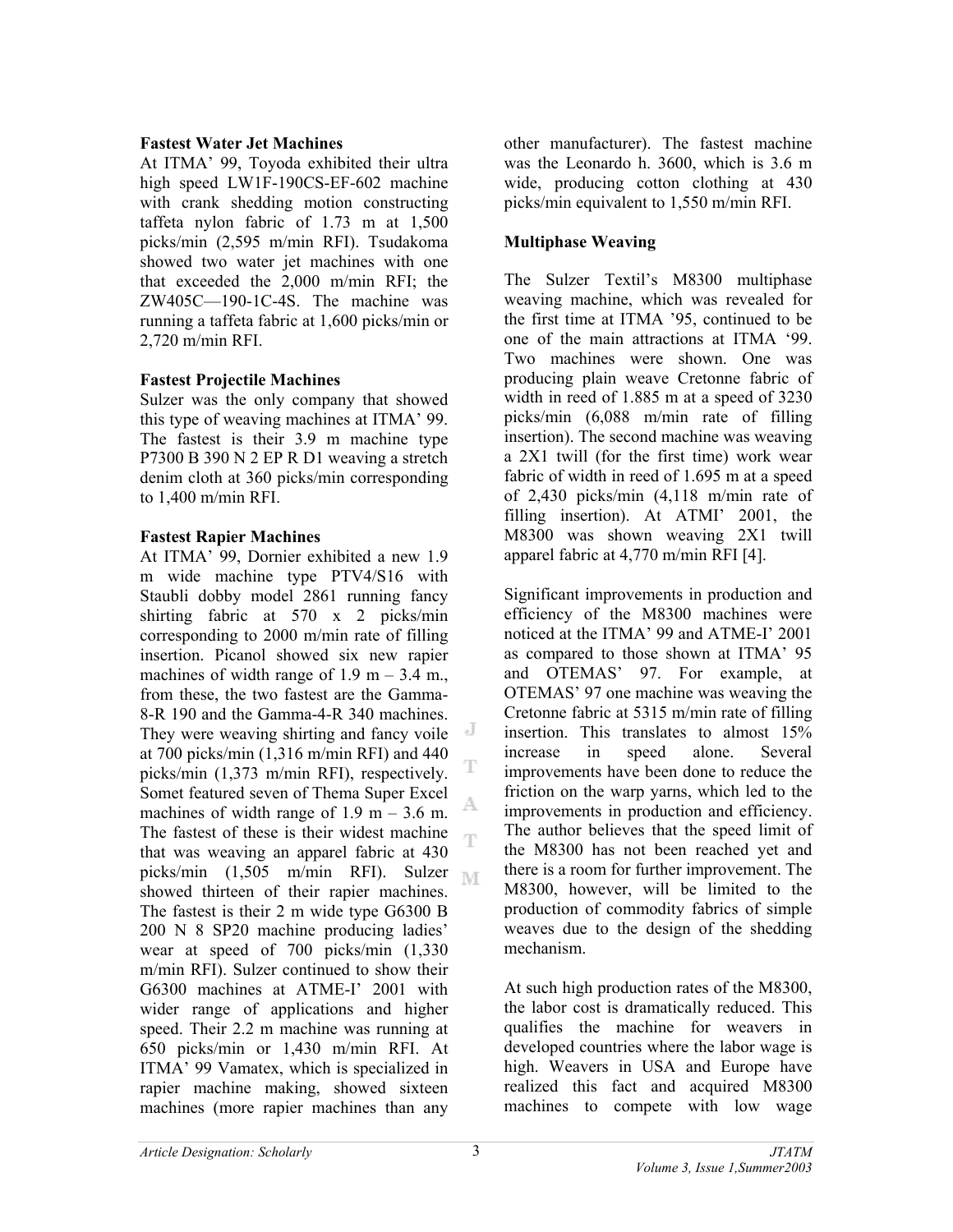weavers in developing countries. Sulzer Textil has sold M8300 multiphase weaving machines to three companies in USA and Europe: Filatures & Tissages de Saulxures of France, Elmer & Zweifel of Germany, and Ramtex Inc. of USA. Additionally, a significant number of M8300 machines are now installed in pilot plants around the world indication of its maturity and acceptance [4].

## **New Jacquard Concept**

Grosse and Staubli exhibited completely new approaches in Jacquard shed formation. The two approaches are different. They have, however, common goals: reduction in the Jacquard engine parts and elimination of the gantry. While the machines are still in Prototype Stage, the author believes the new Jacquard technologies would allow weavers to produce intricate fabrics with manufacturing cost close to commodity fabric cost.

#### *Grosse UNISHED*

Grosse showed their patented UNISHED positive electronic Jacquard head for the first time at ITMA' 99, Figure 1. The dimensions of the Jacquard head and the individual control of each heddle (warp end) allow the heddle wires to be set vertically. These settings permit the elimination of harness cords, hooks, magnets, pulleys, pull down springs and more significantly the gantry. This results in lower building and air conditioning costs. The Jacquard head is mounted directly on the side frames of the weaving machine thus allowing Quick Style Change (QSC) for the first time in Jacquard weaving. In this system, QSC can be conducted by changing the Jacquard head and heddles. The UNISHED was mounted on Dornier LWV6/J air jet weaving machine. The machine was weaving Cotton/Polyester Upholstery fabric and running at 800 picks/min or RFI of 1,136.



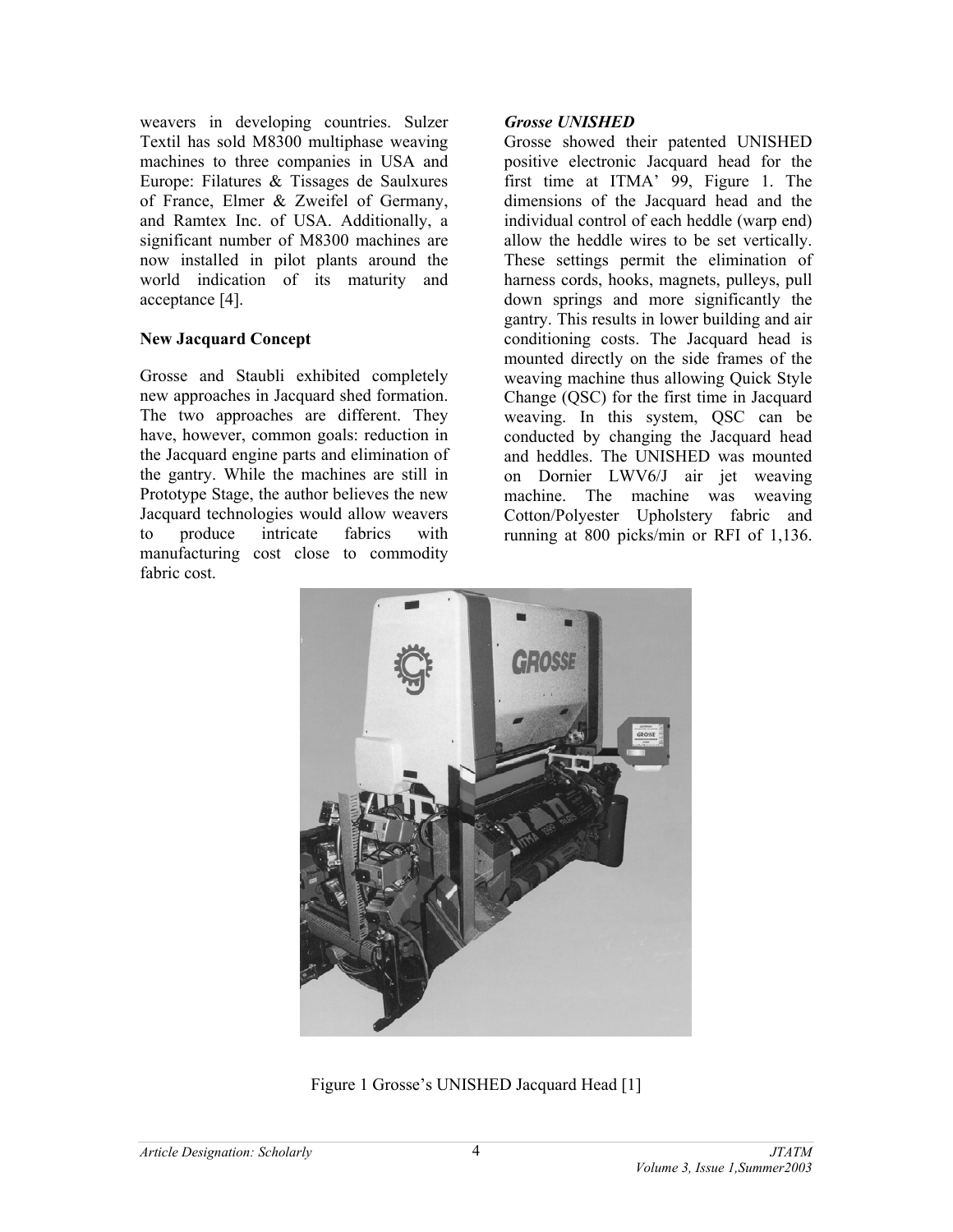#### *Staubli UNIVAL 100*

At ITMA' 99, Staubli introduced for the first time their UNIVAL 100 electronic Jacquard shedding mechanism. The shed formation is achieved through controlling each individual warp end by a stepping motor. The harness cord/warp end selection is performed electronically and hence fabric design is achieved in the same way as any electronic Jacquard system. The dimension of the Jacquard head (the Jacquard head and tie width is the same as the width in reed) and the control of individual warp end by a stepping motor permit the harness cords to be set vertically, (Figure 2). The design of the UNVAL 100 permits the elimination of hooks, knives, and the gantry. The UNIVAL 100 was running on Picanol Omni-4-J 250 air jet machine. The machine was producing mattress ticking fabric with 2.2 m width in reed at 950 picks/min or 2,090 m/min RFI. The total number of warp yarns was 7,100 controlled by 7,100 stepping motors.



Figure 2 Staubli's UNIVAL 100 Jacquard Head [1]

### **Versatility**

Machine makers have continued to compete to offer the weavers innovative weaving machinery for versatile operation. In this section the most significant innovations for versatility shown at ITMA '99 and ATME-I' 2001 are reviewed.

# *Quick Style Change (QSC)*

Dornier conducted, at ITMA' 99, a quick style change from a fine worsted fabric to a pure cashmere fabric in less than 30 min. An

improved QSC system with new pneumatic shaft and self-centering hook-up of the harnesses was used. Almost all major weaving machine makers offer their own version of QSC, which is a must system for versatile weaving operation as well as highspeed machines.

### *Automatic Pattern Change*

At ITMA' 99, Dornier demonstrated an onthe-fly automatic pattern change on their air jet LWV8/J machine, which is equipped with Staubli electronic Jacquard head model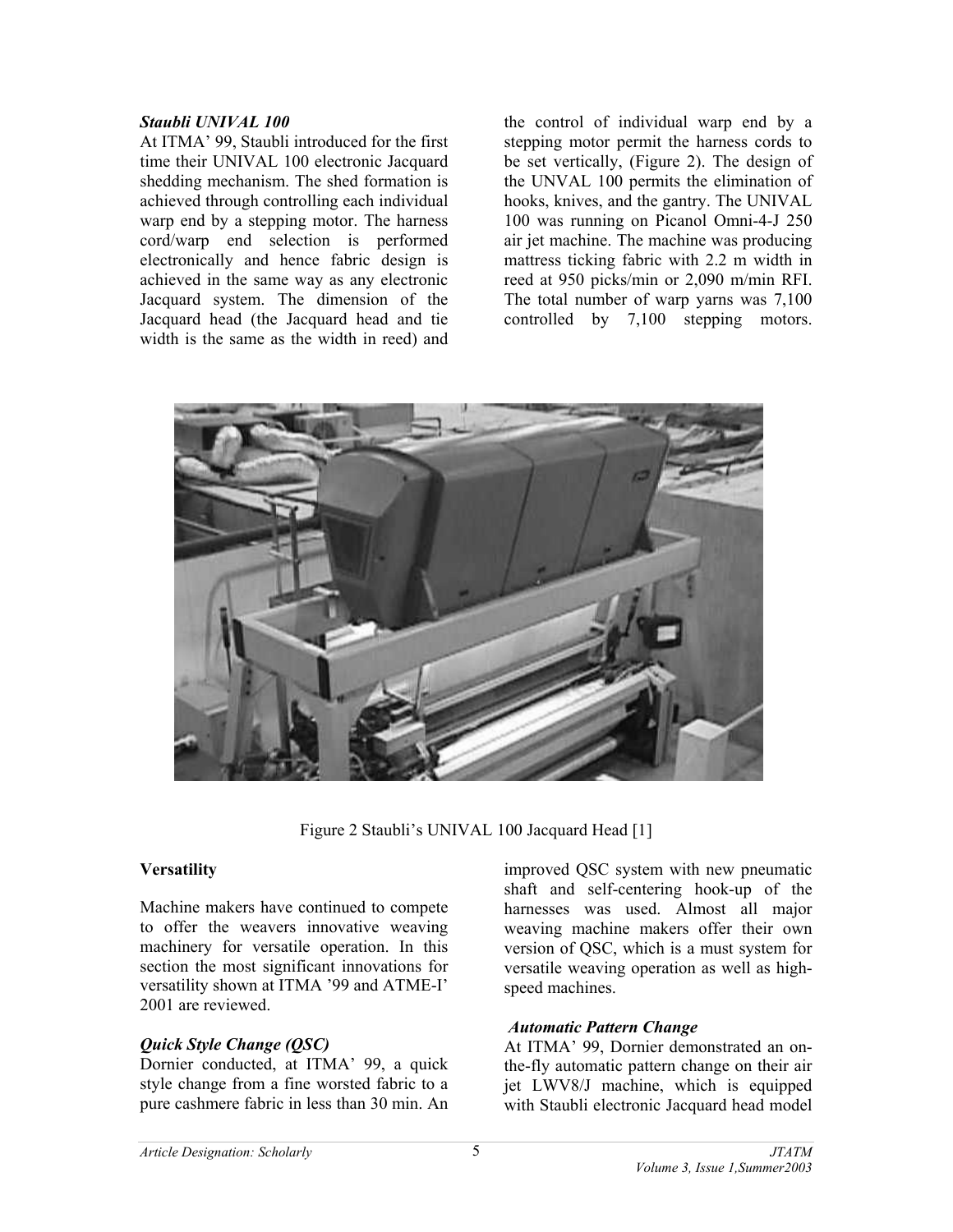LX 3200. The machine was switched from sheeting to napery fabric without stop. Beside versatility, automatic pattern change has caused the removal of the pattern change task from the list of downtime items.

### *Pneumatic Tuck-In Motions*

Several companies showed new tuck-in motions based on pneumatic. The principle of the pneumatic tucking-in is the use of air to hold the filling end then force the filling end to be tucked-in into the next shed by air. At ITMA' 99 show, Dornier exhibited their PneumaTucker on two air jet machines (LTNF8/J and LWV2/E4), Tsudakoma showed their ZNT "needle-less" tuck-in on two air jet machines (ZAX-210-6C-D16 and ZAX-340-8C-J) and Somet showed their patented tuck-in motion on a Clipper air jet machine. Tsudakoma continued to show their pneumatic tuck-in motion on several ZAX machines at ATME-I' 2001.

Due to the elimination of the tuck-in needle and the mechanical elements that drive it, pneumatic tuck-in motions can run much faster as compared to those traditional mechanical tuck-in devices. With this development, air jet machines can now produce fabrics with tucked-in selvage since the speed of selvage formation is compatible with air jet weaving speed. Additional advantages of using pneumatic tuck-in are T the elimination of reed damage as a result of malfunctioning of mechanical elements and A. wear of warp ends at the fabric edges due to friction between yarns and tuck-in needle. œ

For cosmetic reasons, tuck-in selvages are NT required for certain types of fabrics such as worsted and suiting fabrics, tablecloth, sheeting, and towels. The pneumatic tuck-in motions allowed the air jet weaving technologies to compete for these markets. Dornier, Somet and Tsudakoma have shown their machines with pneumatic tuckers weaving examples for these markets.

### *Variable Pick Density*

At ITMA' 99 and ATME-I' 2001, many exhibitors demonstrated machines with

variable pick density control system. The variation in pick density can be programmed as desired through controlling electronic letoff and take-up mechanisms via microprocessor. Such development provides fabric producers with a tool to create fancy effects in the filling directions.

### *Picanol's Sumo Motor*

The Sumo motor is a new development by Picanol. It was shown at ITMA'99 running Gamma rapier looms. At ATME-I' 2001, Picanol showed their new TERRYplus (for terry fabric production) and OmniPlus air jet weaving machines with Sumo motors [4]. With such motor, the machine can be derived directly without belt or clutch. The starting torque is very powerful and adjustable. The beat-up force is constant from the start through out the entire weaving process. The use of Sumo motors may eliminate some start marks. The Sumo motor can be programmed to run at different speeds as desired. This option is useful in case of weaving different filling yarns of different qualities. Another situation is a quality problem with a certain length of warp, the motor may run slower to avoid excessive stops.

### **CHALLENGES**

There is no doubt that weaving machine manufacturers brought exciting new developments that covered many aspects in weaving in recent years. The weaving industry, however, is facing tough competition from nonwovens' industry. Perhaps, the toughest competition comes from needlepunching and hydroentanglement nonwovens.

### **Needlepunching**

The needlepunching industry was once considered a "waste products" industry, but has now successfully established itself in numerous high-tech markets where high quality and consistency are must. Recent classification showed that there are eighteen markets of needlepunched products. These include: automotive (headliner, door trim)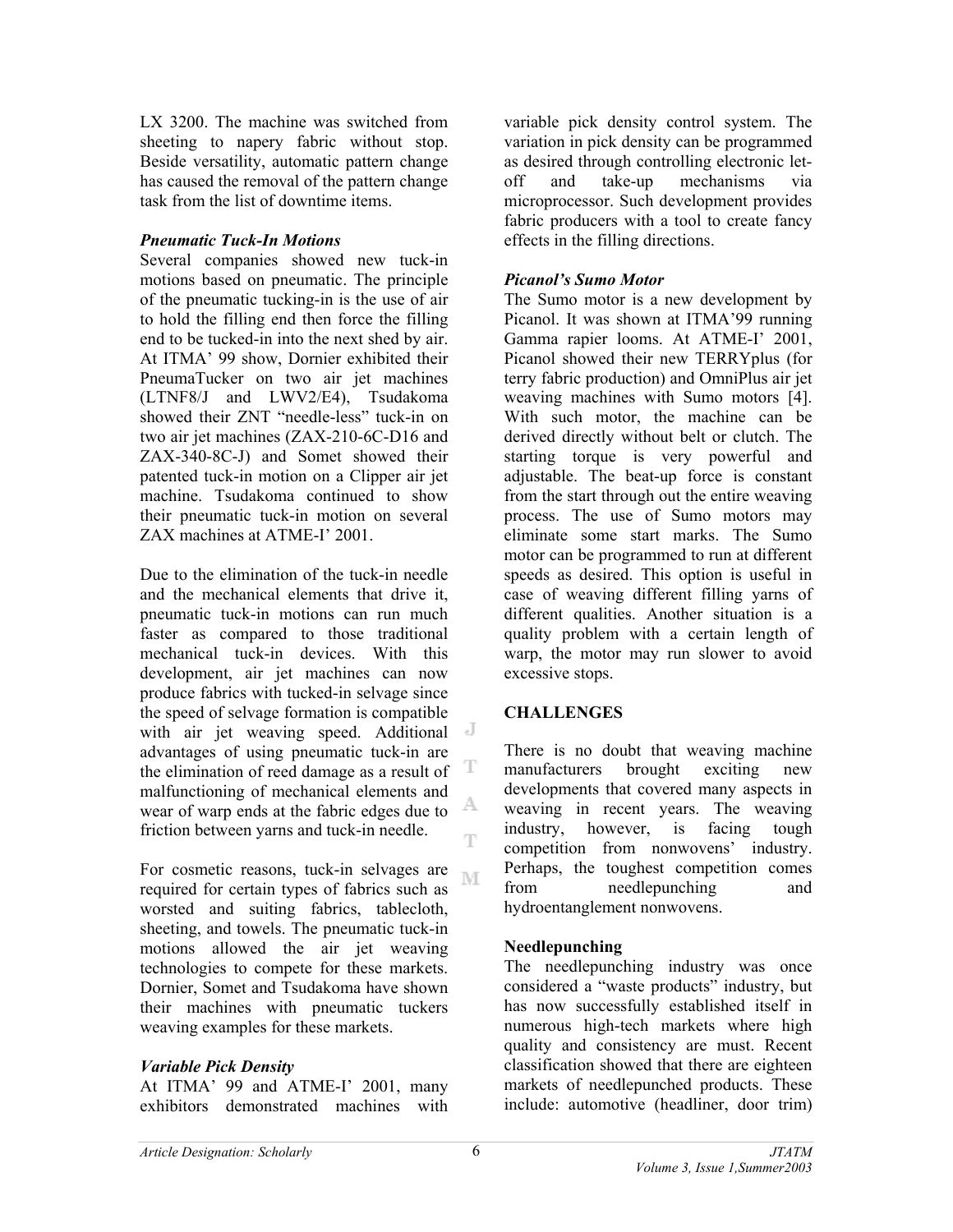filtration, furniture and bedding, geotextiles, roofing, aerospace (shuttle tiles, brake pads), agriculture, advanced composites, industrial (belting, roller linings), insulators, marine, medical (blood filters, bandages), paper making felts, protective clothing, sports felts (floor covering, tennis ball covers), synthetic leather/shoes, wall coverings, and miscellaneous (carpet underlay, car wash brushes, oil sorbents, office products) [2].

The success of the industry can be attributed to low manufacturing cost and the flexibility of the needlepunching technology to tailor products to meet a variety of end use requirements. The increasing demand for needled fabrics prompted machine manufacturers to construct high-speed/high

performance needle looms. Today's needle looms are capable of running at speeds of up to 3,000 strokes/min. with working width of up to 15 meters which translates to several hundred meter squared per minute. Needlepunched fabrics with intricate designs and color effects can be produced. Figure 3 shows examples of needlepunched fabric designs. The fabric design creation is possible by an additional punching stage that uses special needles. The design capability of needlepunching technology is limited compared to the weaving technology. Needlepunching technology, however, is still in its early stage compared to the weaving technology. The weavers are expected to face even tougher competition from needlepunching especially in the carpeting and home furnishing markets.



Figure 3. Patterned needlepunched fabrics (Source: Fehrer's Literature titled "Structuring Needle Punching Machines")

#### **Hydroentanglement**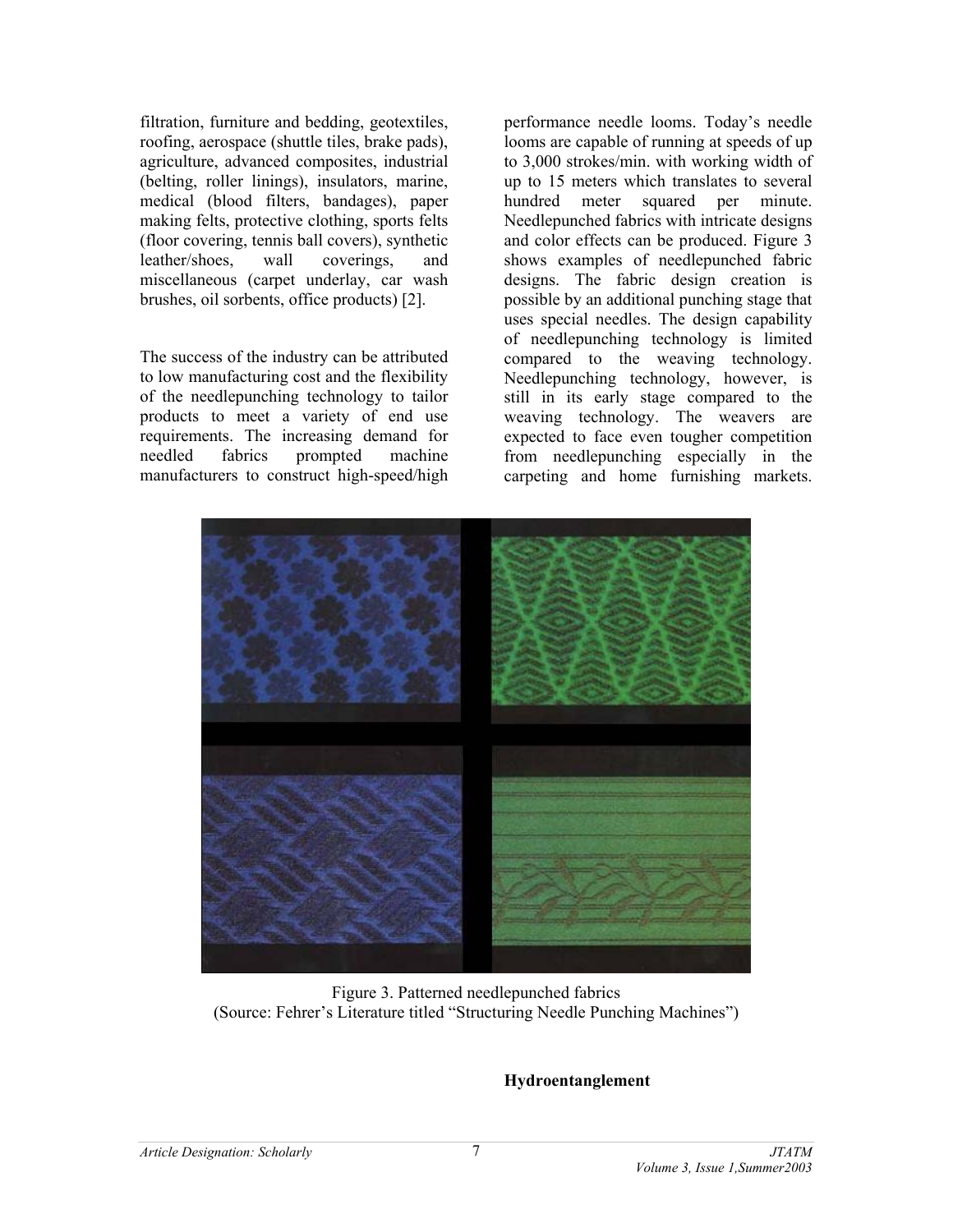The process of entangling fiber assemblies using water energy was established by Du Pont in 1968. The principle of the hydroentanglement (or spunlace) process is directing high energy fine jets of water through fiberweb that is supported by a forming belt (usually woven) to impinge on the pattern of the supporting belt. As a result of the high water energy, the fibers entangle together thus forming an integrated web with its fibers held by frictional forces. The goal of the hydroentanglement process is thus to produce fabrics with aesthetics and performance indistinguishable from comparable woven or knits at the manufacturing cost of nonwovens. Figure 4 shows an image of hydroentangled fabric.



Hydroentangled Woven

Figure 4. Comparison between hydroentangled and woven fabrics

A typical production line of hydroentangled  $\top$ (or spunlace) fabrics consists of fiber feed, web forming (usually carding and crosslapping technologies or wet lay web former), hydroentanglement unit, and dryer. The advantages of hydroentanglement M technology are:

- There is no fiber damage.
- The technology is capable of producing composite structures (such as interlacing of fibers with reinforced scrim).
- The process is environmentally friendly.
- The space requirement of hydroentanglement production line is less demanding than weaving or

knitting facilities for a given production rate.

- The technology is not limited to certain types of fibers or fiber length.
- The technology is the fastest fabric forming system (300 m/min – 600 m/min [3]).

During the last three decades, the hydroentanglement process has been a rapidly growing segment of the nonwoven technology complex because of its ability to achieve excellent fabric properties. The advances in the process can be seen in terms of: (a) high annual growth in the US and (b) increase in investment by machine producers in developing more versatile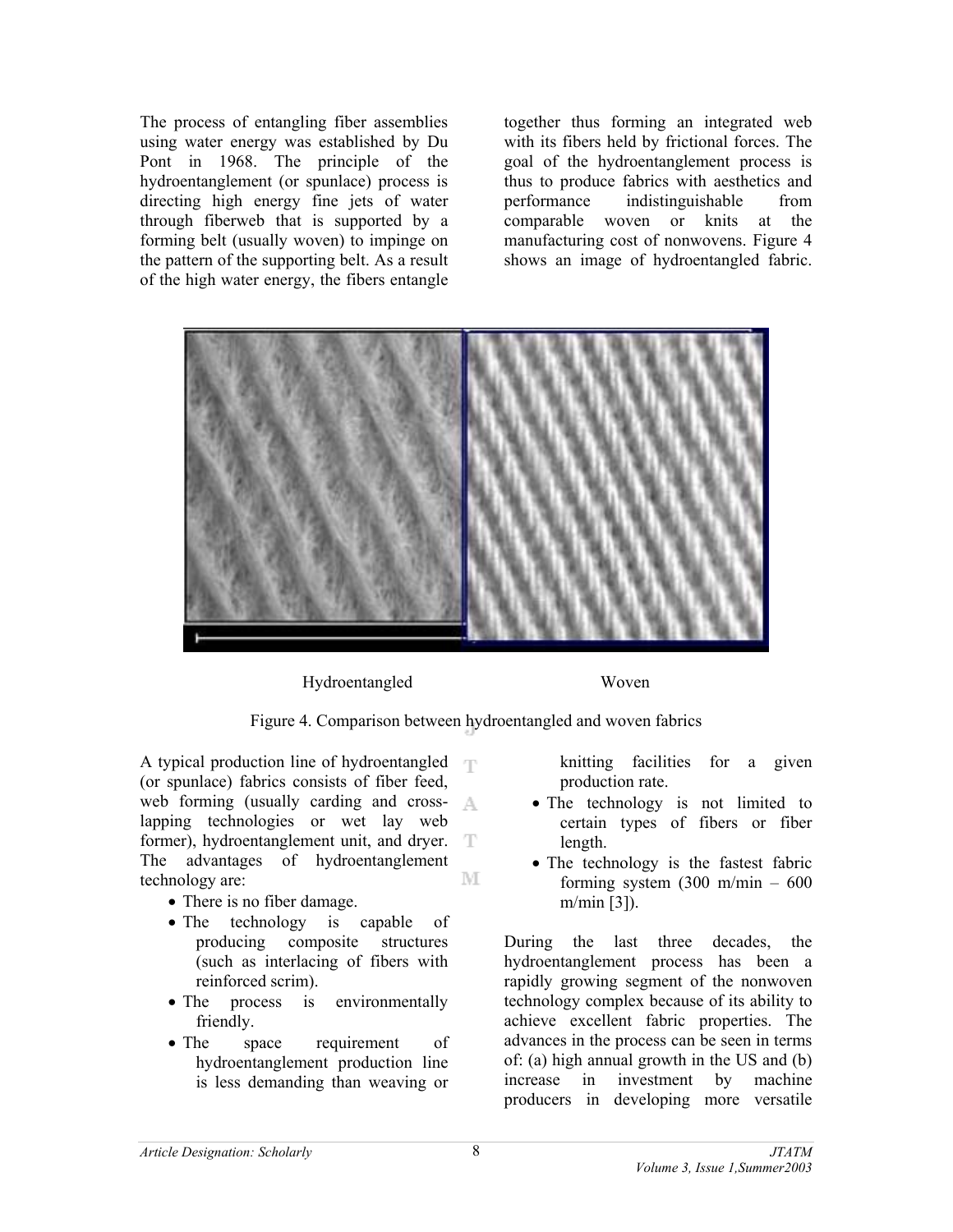process with less energy consumption. This technology is penetrating new markets. Today hydroentangled fabrics are primarily used in the USA for aseptic barriers, medical sponges and dressings, wiping cloths, and specialty fabrics (Figure 5). In Japan, spunlace fabrics are also used for hygiene

barriers in diapers and sanitary napkins. With the recent developments of Miratec® spunlace fabrics by PGI and EVOLON® spunlace fabrics by Freudenberg, the hydroentangled fabrics are expected to claim a significant market share in the clothing commodity markets.



Figure 5. End use of hydroentangled fabrics (Source: Nonwoven Fabric Handbook-INDA, 1999)

J

# **FACING THE CHALLENGES**

T While the new developments in weaving are significant, the demand for more is needed. Many developments are still needed to allow the weaving industry to face the tough Ŧ nonwovens' competition. Machine manufacturers should continue to improve M the current technologies and introduce new technologies to farther their capabilities and versatilities. Among these developments are:

- Elimination of drop wires as mean of monitoring warp end breaks through enhancing warp quality and/or smart sensors.
- Fully automated start mark mechanism that does not need labor intervention.
- Reduce/eliminate selvage waste.
- Fully automated style change.
- Multiphase weaving machine with Dobby and Jacquard shedding motions.
- Automation of warp yarn breaks.
- Develop smart interface of Imaging and CAD systems.

Weavers will have to continue developing new attractive fabrics with multi-color designs by taking the advantage of newly developed Jacquard technology that allow them to individually control warp yarns. The new advances permit weavers to produce such attractive fabrics in extremely short runs; advantages that the nonwoven technologies are not currently set for.